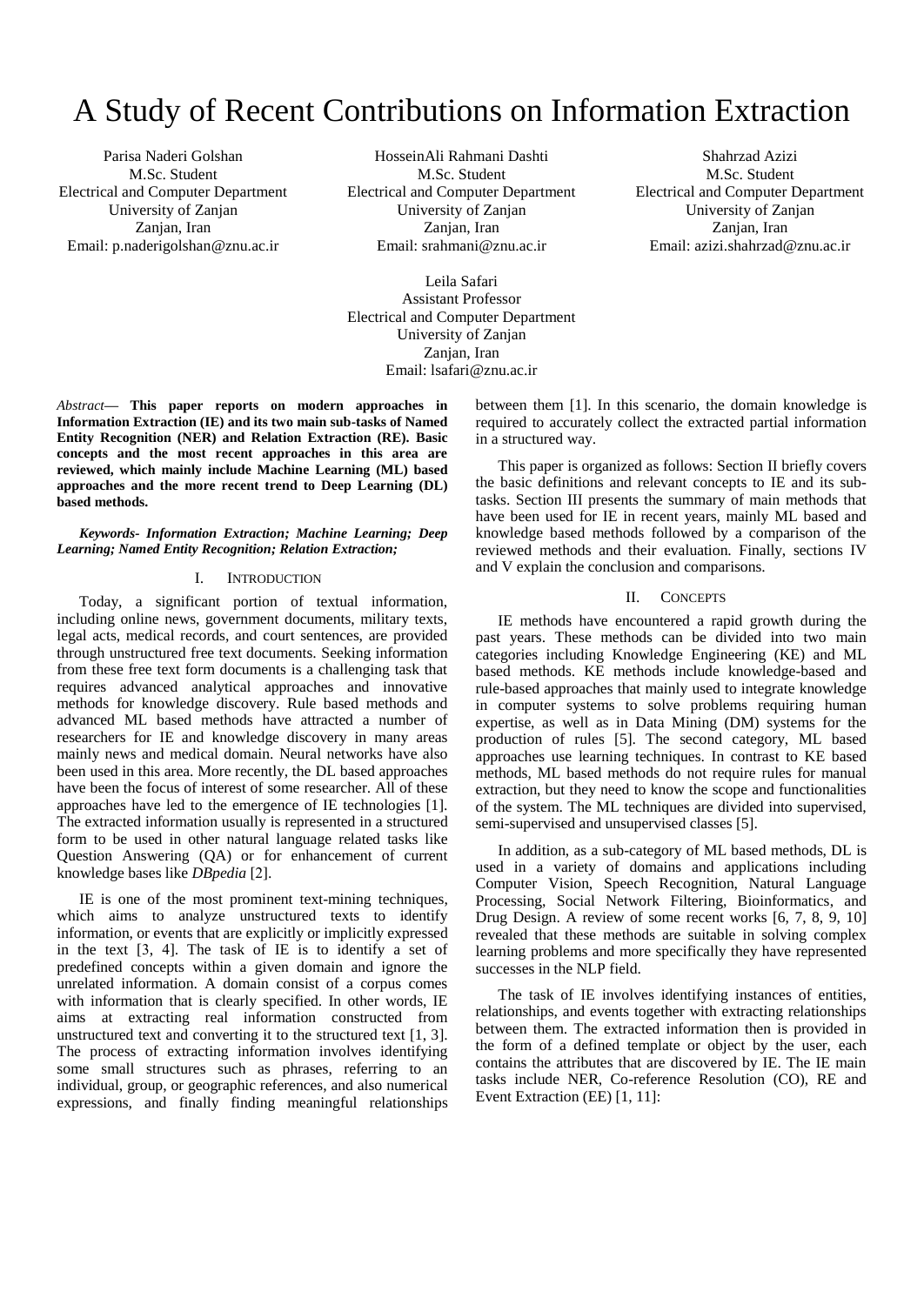- a) *NER*: Detection and classification of types of entities, such as organization, person and location, and also temporal, numerical, and currency expressions.
- b) *CO*: Finding all the terms that refer to an entity.
- c) *RE*: Identifying the relationship between entities in the text. For example, the relationship between a person and a place.
- d) *EE*: The goal is to identify everything that has happened.

In this review, the authors have only focused on the two essential sub-tasks of NER and RE. A brief description of these two subtasks and their related concepts are provided later in this section, while more details of the reviewed approaches in NER and RE is presented in section III.

NER involves identifying references to certain types of objects, such as names of individuals, companies, and places [12]. Additionally, a significant amount of relevant information may be provided implicitly in the text, which requires referring to prior or external knowledge to provide a full understanding of the provided information in the natural language or free form text.

ML based methods have been extensively used for NER in many languages mainly English, German, Spanish, Dutch, Japanese, Chinese, French, and so on. Learning methods for NER include supervised, semi-supervised, and unsupervised learning. Supervised techniques including the Hidden Markov Model (HMM) [13], Decision Tree (DT) [14], Maximum Entropy Model (MEM) [15, 16], Support Vector Machine (SVM) [17], and Conditional Random Field (CRF) have been used in many NER tasks in various domains [18]. Semisupervised (Semi-monitored) methods use both labeled and unlabeled corpus. The well-known semi-supervised method is bootstrapping, starts with a small set of initial seeds, and generates and stores more annotations at each time and repeats these steps to reach a certain threshold. To be able to use these methods for NER, a large number of features and annotations required to be specified. However, most languages suffer from the lack of large annotated corpus. So, some unsupervised techniques were introduced to address this issue. Clustering is the well-known unsupervised method, which is used for NER in [12, 19].

RE is the other important sub-task of IE that aims to identify the relationships between entities in the text and represents them as structured information. For example, the relationship Works-For can be extracted from the text for entities such as Person and Organization, which relates a person and an organization together [20].

Due to the capabilities of the DL methods, there is a recent trend in using them in most Text Mining and Natural Language Processing (NLP) applications. Generally, most DL methods and more specifically the recently proposed approaches for RE have been established based on some common concepts [8].

Word Embedding and Positional Embedding are the most important concepts, which are extensively used in the area of DL based NLP tasks. Word Embedding is collective name for language modeling and feature learning techniques in NLP, in which words or phrases are mapped from a vocabulary to a real number vector [8]. As the words that are close to an entity may have more useful information, the relative distance of each word with the corresponding entity is determined using Positional Embedding [8]. In addition, Convolutional Neural Network (CNN) and Recurrent Neural Networks (RNN) are common across most DL models for RE:

CNN is one of the major DL methods, which can be trained in several layers in a powerful way. This method is efficient and common in different computer vision applications. In general, a CNN network consists of three main layers of the convolutional layer, a pooling layer, and a fully connected layer, each of which performs various tasks [21].

RNN was actually designed to process sequential signals. In an ordinary neural network, all inputs and outputs are independent of one another, but in many cases, this assumption is not valid. The most special feature of RNN is the hidden state that stores the information of a sequence. Also, we do not necessarily need to have an output at any one time or have an entry. RNNs are called recursive because the output of each layer depends on the calculations of the previous layers. In other words, these networks have a memory that stores information about the data being viewed [22]. Some other systems are also proposed based on the combination of neural network models [9].

## III. METHODS

Several innovative approaches are proposed for IE in recent years, in which some of them have been reviewed and investigated in current work.

## *A. Named Entity Recognition*

NER is used in many applications such as DM and QA applications to search for the information about the People or Organization Names. The web includes unstructured information such as news articles, scientific articles, blogs and topic archives, and email communications and so on. NLP claims that it can extract such unstructured information that is hidden from the machine and represents it in a structured form. The proposed algorithms analyze some elements that occur in the sentence and identify named entities such as Person or Organization Names, Locations and Time. Then, they categorize these entities to increase the reusability of the extracted information [23].

Reference [24], has presented a system that uses Multi-Layer Perceptron (MLP) method on the Clinical TempEval corpus to identify event spans. The words, part-of-speech tags (POS-tags), and shape information are the features that have been used for training in this system. The system firstly runs the classifier to identify the event spans and then identifies the attribute values.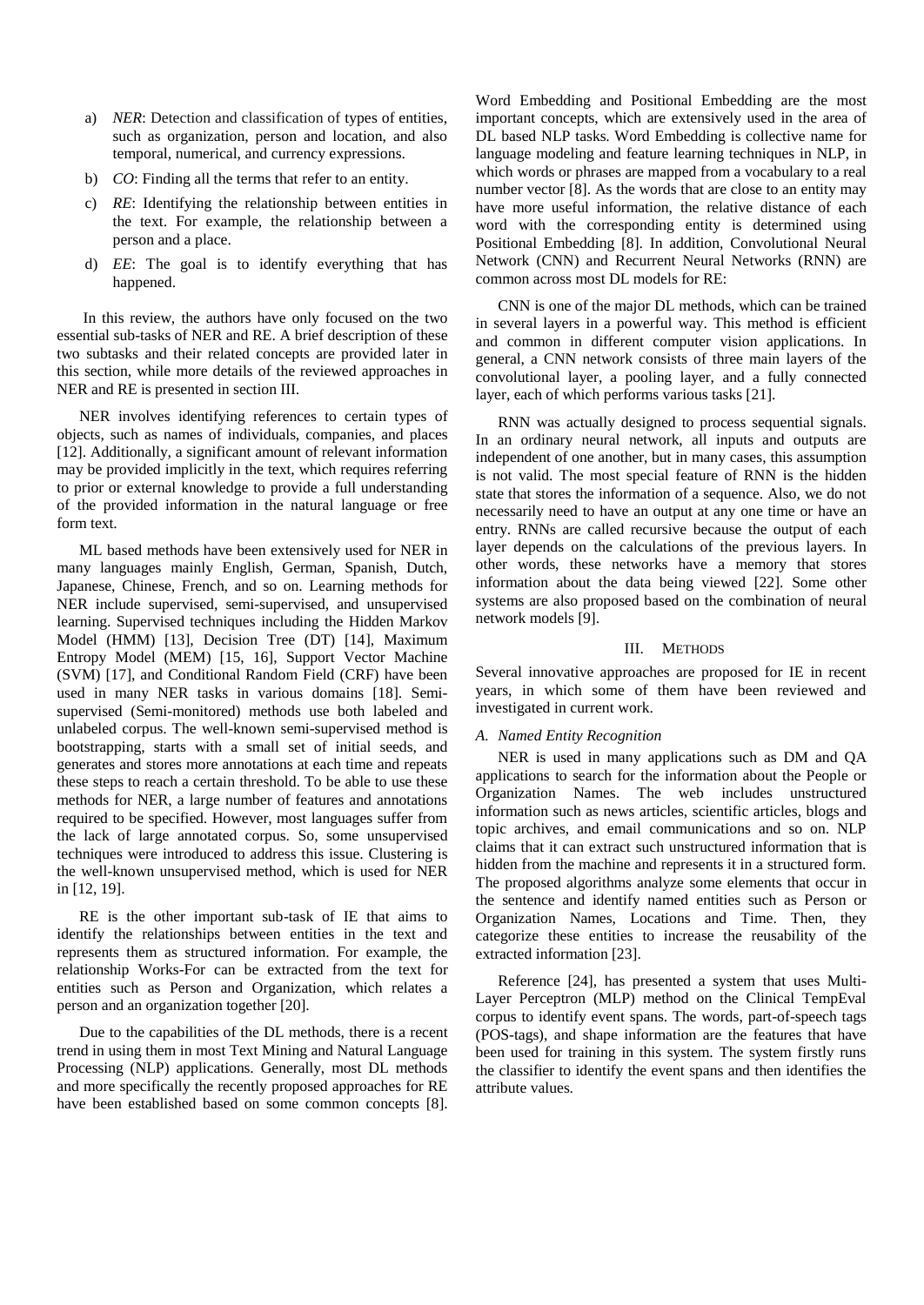Reference [25], proposes an approach that consists of three main steps:

> *a) Standard data set acquisition:* In this research, the Iranian Student News Agency (ISNA) is used as the source of the news, which is a reliable source among Persian corpora. It uses an automated searching and a crawling procedure is used in this work to download ISNA site content. It starts from the ISNA home page and stores all web pages in a database. Then apply a preparation and filtering phrase is applied on them and finally, an XML file is created for each NEWS of the corpus.

> *b) Preprocessing and Normalization:* This step involves a series of processes that apply to the raw data to adapt them to the intended requirements to reduce the ambiguity of the language and improve the precision of the algorithm. Tokenization, Filtering Stop Words, Case Transforming, Filtering Tokens by length, and Making N-gram are actions that are performed at this stage.

*c) Qualification and Verification of Validness:*  The purpose of this step is to evaluate the validity and reliability of the categories in the dataset.

In [26] three approaches for NER, called Baseline Method, Bootstrapping, and Card Pyramid Parsing are investigated. Here is a brief summary of each one.

- *1. Baseline Method:* This method tries to solve two constraints in rule-based and supervised-based systems. Human intervention does not require for labeling the training data. In addition, the system can examine more than three types of classical entities.
- *2. Bootstrapping:* This method considers the part of the tagged data as seed, labels them as example data, and the adds to the training set.
- *3. Card Pyramid Parsing:* A card pyramid is a treelike graph with a root, internal nodes, and leaf nodes so that with n leaves we have exactly n levels. It is worth noting that, since many nodes have two parents, the card pyramid is not a tree. In this method, initially, all the entities in the sentence are placed as pyramid leaves in the same order as in the text. The leaf label is a type of relevant entity. If the two entities are not connected, then their label will be Non-Relation. Otherwise, their associated type is tagged. This will continue until reaching the root of the pyramid [20].

Several ML based methods have been used to identify biomedical entities, which have achieved good results on GENIA corpus. In [10], neural networks are used on untagged biomedical text files to generate potential information and represent them as word vectors. More specifically, the proposed method of [10] is a Biomedical Named Entity Recognition method (Bio-NER) based on a deep neural network architecture with several layers. Each layer summarizes its features based on the features produced by the lower layers.

Reference [27], IE techniques, patterns were handcrafted or semi-supervised learned have been used to auto-mark. Here, ML is used to learn patterns or learn some of the basics of KE. The steps are as the follows: 1. Learning step. 2. Translate the patterns learned in step 1, as needed for the marking process. 3. Filtering for possible patterns. 4. Test on educational data. 5. Test on test data.

# *B. Relation Extraction*

Many applications in IE and IR need to understand the semantic relationships between entities like persons [28].

Reference [29] has introduced a system for extracting information from films based on Wikipedia encyclopedia information and resources published on the Web. The proposed method is based on the Bootstrapping that attempts to answer the Semantic Drift problem and provide an algorithm called Improved Pattern Ranking Algorithm (IPRA). At each step, firstly, the sentences containing the input sample are extracted from the related articles and transformed into the desired and defined model. Secondly, using a confidence calculation, the algorithm checks whether the pattern is extracted from a good sample or not. Then the extracted patterns are ranked and converted to the samples and finally, the samples have been used for evaluation of other samples.

Content Analyzer and IE System (CAINES) [30], is an experimental system to extract knowledge and security information from electronic documents. This system is based on the KE approach and uses sublanguage analysis techniques. It can extract information from reports of terrorist incidents. The system uses lexicons with syntactic and semantic structures instead of using statistics alone. With regard to the architecture, the preprocessing unit of CAINES initially processes the news texts and sends raw information to the conceptual equivalence unit in order to integrate the expressions. After the creation of the conceptual structure of the news, the pattern-matching unit of CAINES eliminates the sentences that do not have useful information, taking into account the constraints of the extraction patterns. Thus, the accepted sentences are passed to activate the output template unit and, the relevant information is extracted. Some sentences represent an event and can activate the template while the others can only complete the news. Therefore, if necessary, the corresponding template is activated. After selecting the output template, the sentences are processed to fill the template, and finally, the filled template is displayed in the output.

Reference [31], an attempt to move from traditional approaches to approaches that are more modern. It introduces a CNN for extracting a relationship that automatically learns the features of sentences and minimizes the dependence of external NLP supervised resources to the features. It uses multiple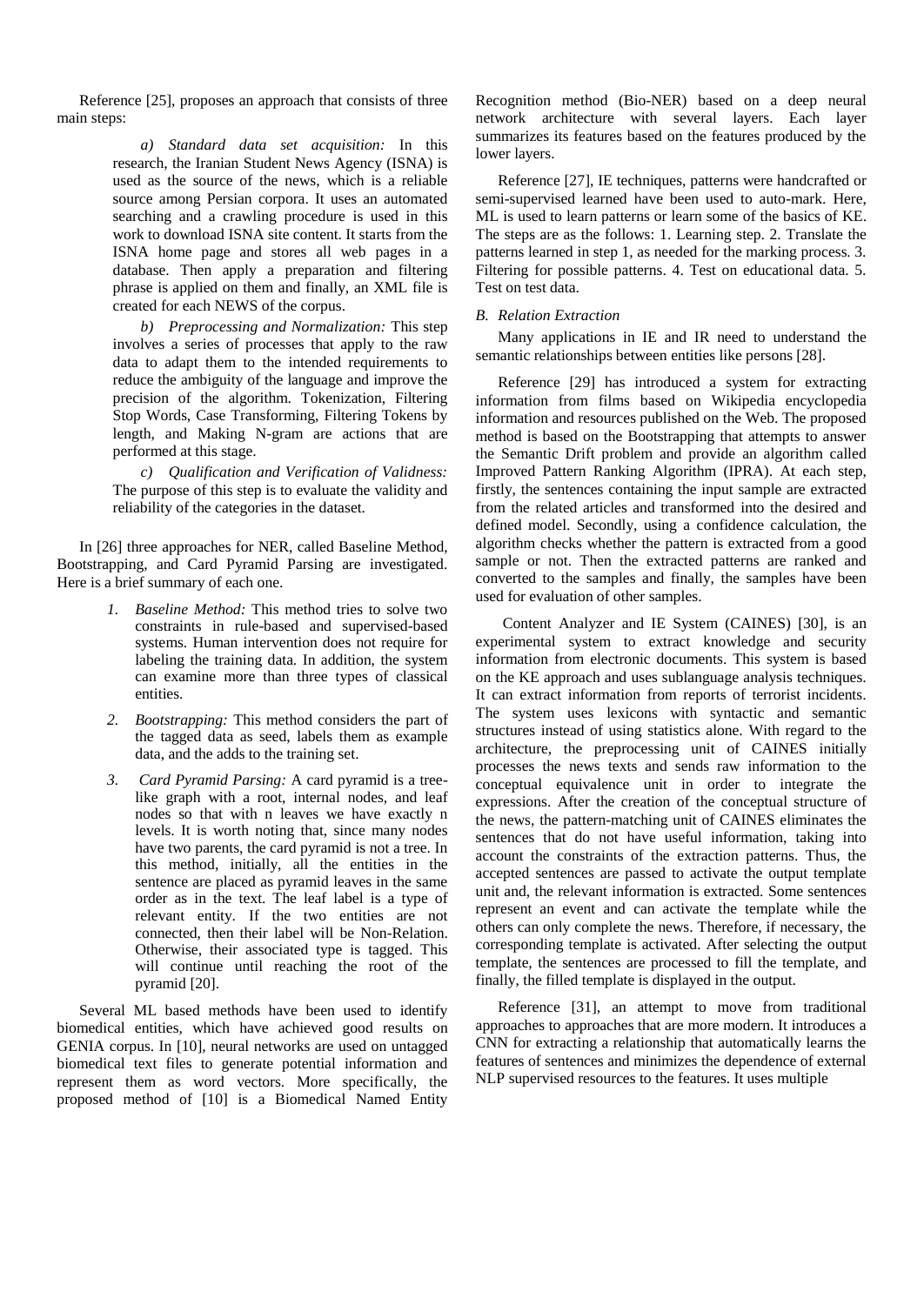| <b>System</b>           | Main<br><b>Task</b> | Year | <b>Method</b>                          | Data                                     | Measurement $(\% )$ |                  |       |
|-------------------------|---------------------|------|----------------------------------------|------------------------------------------|---------------------|------------------|-------|
|                         |                     |      |                                        |                                          | $\boldsymbol{P}$    | $\boldsymbol{R}$ | F1    |
| $[27]$                  | <b>NER</b>          | 2005 | HMM (ML)                               | Penn Treebank Corpus                     | Not available       |                  |       |
| Persica <sup>[25]</sup> | <b>NER</b>          | 2012 | KNN, NB, SVM                           | <b>ISNA</b>                              | $Acc = 68.03$       |                  |       |
| $[10]$                  | <b>NER</b>          | 2015 | <b>Bio-NER</b>                         | <b>GENIA</b> Corpus                      | 66.54               | 76.13            | 71.01 |
| $[24]$                  | <b>NER</b>          | 2017 | <b>CNN</b>                             | Clinical TempEval corpus                 | 78.8                | 78.8             | 78.8  |
| <b>MV-RNN</b> [22]      | RE                  | 2012 | <b>RNN</b>                             | Movie Reviews (IMDB)                     | $Acc = 79.5$        |                  |       |
| CAINES [30]             | RE                  | 2015 | <b>Knowledge Engineering</b>           | Reports on Terrorist<br><b>Incidents</b> | 92                  | 89               | 90.48 |
| $[31]$                  | RE                  | 2015 | <b>CNN</b>                             | <b>ACE 2005</b>                          | 71.25               | 53.91            | 61.3  |
| <b>IExM</b> [29]        | RE                  | 2017 | <b>Distant-Supervised</b><br>Algorithm | Movie Articles                           | 80.1                | 69.4             | 74.4  |
| Card Pyramid [20]       | <b>NER&amp;RE</b>   | 2010 | <b>Rule-Based</b>                      | TREC corpus                              | 94.2                | 92.1             | 93.2  |
| TIE [33]                | <b>NER&amp;RE</b>   | 2010 | <b>Temporal Entropy</b>                | TimeBank                                 | $Acc = 69.5$        |                  |       |
| $[35]$                  | <b>NER&amp;RE</b>   | 2016 | <b>CNN</b>                             | $i2b2-2010$                              | 76.34               | 67.35            | 71.2  |

TABLE I. EVALUATION OF THE REVIWED SYSTEMS

window sizes and position embedding for filtering and encoding relative distances, respectively.

While the traditional method of IE, suffers from causing errors in relationship detection, CNN approaches have proved to perform much better performance. The main reasons are their ability in automatically learning the characteristics of sentences, and also the less dependency on external tools and resources. In [31] present an IE system, which is created by the crude sentences determined by the position of the institutions. Only the words, n-grams, and their position in sentences are extracted as features in this work. It then uses the combination of word embedding that can detect latent semantic properties and a CNN that can recognize classes of n-gram (for classifying and modeling sentences). Four main layers of lookup tables, recognizing n-grams, pooling and logistic regression layer are used to extract the relationship in this work.

Moreover, some works have considered both NER and RE tasks:

 Reference [32], presents an IE system for medical data in the Italian language. Due to the problems and costs of building and obtaining tagged data for non-English language, an unsupervised method has been used in this system which has two main steps:

In the first step, domain entities are extracted using a standard NLP tool. In the second step, it attempts to extract the relationships between each entity pair of the entire text. The proposed, unsupervised method attempts to perform autotagging.

The Temporal Information Extraction (TIE) is another IE system that is presented in [33]. It deals with extracting facts from the text and identifies the temporal relations between the extracted time spans and event. TIE processes each sentence in two steps: First, using a syntactic parser and a semantic role marker that generate a set of attributes, it extracts events and identifies time phrases. Second, it uses its probabilistic model to determine the inequality relations between the extracted endpoints.

 Some other works have been focused on Extraction of Semantic Relation to be used in QA systems, IR systems, Ontology Learning (OL), and Semantic Web Annotation (SWA). In [34] the context pattern has been used to semantically derive relationships in a few steps. First, the sentence framework pattern is obtained by lexical analysis. Then the syntax tree model which is obtained via a syntactic analysis calculates the weight of the words using the syntax tree pattern. Finally, semantic relationships are extracted using the Bootstrap Semi-Supervised ML Method.

 Reference [35], proposed a method for RE in the biomedical domain. It focused on using engineered features or kernel methods to create a feature vector. The features are then fed to a classifier to predict the correct class [36]. Clinical discharge summaries are used in this work for RE between clinical entities. The main purpose is exploiting the power of the CNN to automatically learn the features and reduce the dependency to the manual feature engineering process.

## IV. COMPARISION AND EVALUATION METRICS

All of the reviewed systems evaluated using the standard metrics of Accuracy, Precision (P), Recall (R) and F-Measure.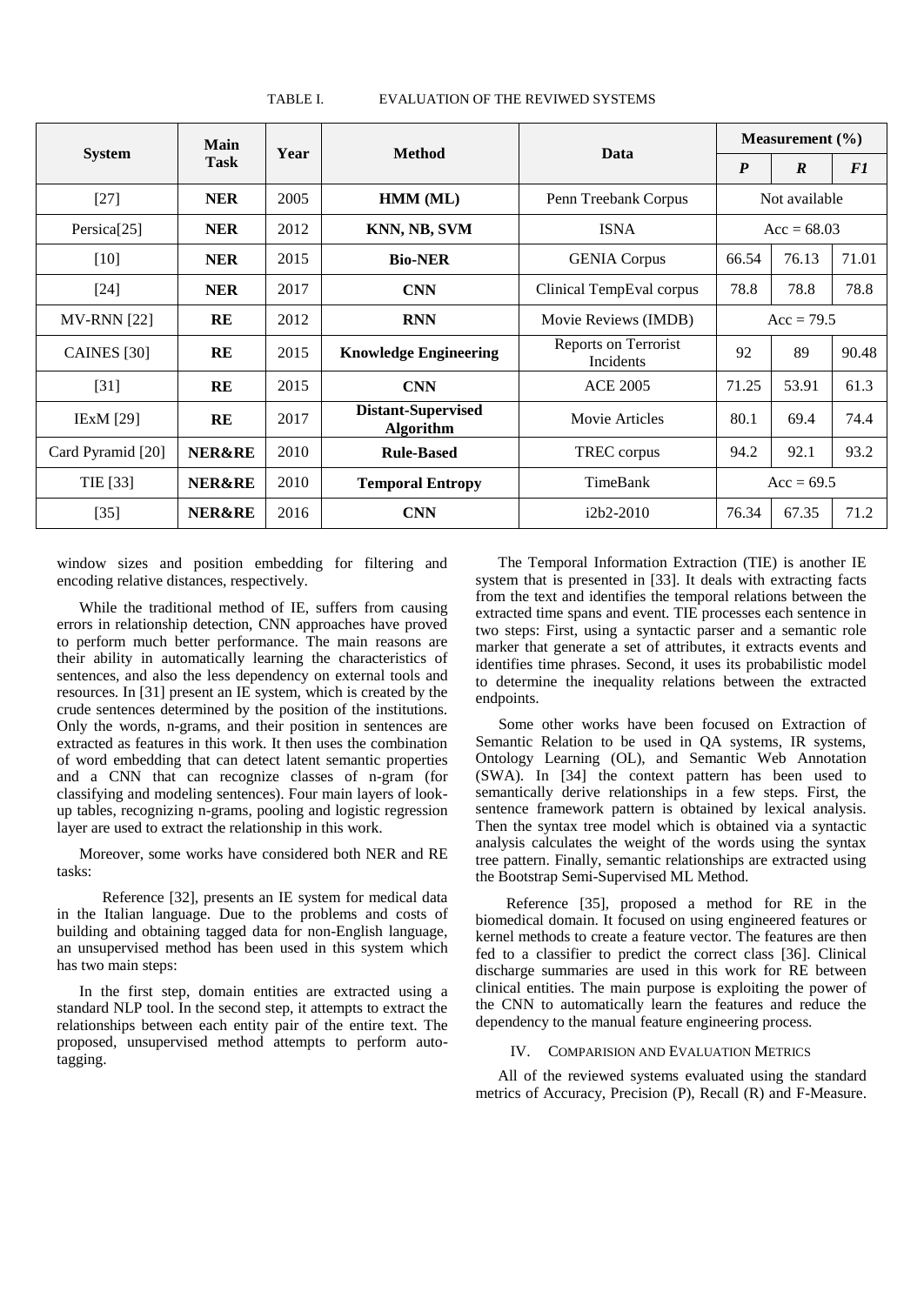These metrics are based on Confusion Matrix with four parameters, True Positive (TP), False Positive (FP), True Negative (TN), and False Negative (FN). The Accuracy is the rate of the true detection in the system result. Precision is the fraction of retrieved documents that are relevant to the query and Recall is the fraction of the relevant documents that successfully retrieved.

$$
Accuracy = \frac{TP + TN}{TP + TN + FP + FN}
$$
 (1)

$$
Precision = \frac{\text{\# of relevant retrieved does}}{\text{\# of retrieved does}} \tag{2}
$$

$$
Recall = \frac{\# \text{ of relevant retrieved does}}{\# \text{ of relevant does}} \tag{3}
$$

$$
F1 = 2 * \frac{Precision * Recall}{Precision + Recall}
$$
 (4)

A summary of some of the reviewed systems and their evaluations are provided in the Table I. The main task of each system which is NER, RE or both NER and RE are shown in the table as well. As it is clear from the table, among the four systems provided for NER, the most recent one that has used CNN performed the best with the F1 measure of 78.8 per cent, however the performance metric for the HMM based NER (the first in the table) is not available. Also, the three ML based methods used on ISNA corpus only showed the accuracy of 68.03.

Among the proposed methods for RE in the table, the CAINES system has used the KE based method and performed the best with the F1 measure of more than 90 per cent. In addition, the proposed solution for RE in [31] has the second highest F1 measure of 82.8 percent.

Moreover, the three solutions of Table I proposed for both NER and RE. The Rule-based system which is applied on the TREC corpus [20], have shown the highest F1 measure of 93.2. However, the generated rules of the method are very specific to the system and it is very difficult to be generalized. The other two systems [32, 33], have shown the performance measures of 71.2 of F1 measure on i2b2-2010 corpus and accuracy of 69.5 on TimeBank corpus respectively.

It is important to notify that, the data and the evaluation metrics used in the proposed methods are different. Therefore, it is not possible to provide an exact comparison of them. Also, some of the proposed methods only aimed to provide a solution for NER, some others tried to deal with RE issues, while the others aimed to provide solutions for both NER and RE. So, it is not possible to compare all the solution together. We tried to compare them roughly to extract any trends might have been found in the proposed approaches. To be able to provide an exact decision on feasibility and performance of the proposed

solution it is required to use similar bases and data. Finally, the current review reveals a recent trend to develop these systems based on DL and CNN methods.

## V. CONCLUSION

A review of several innovative approaches in the area of IE is provided in current work, which aims to exploit the capability of the approaches for NER and RE as the two main sub-tasks of the IE. Based on our investigation, the ML based approaches are popular for both NER and RE tasks. However, due the lack of annotated data in most languages and domains, some unsupervised and semi-supervised methods have been used for IE and its sub-tasks as well. In addition, rule based and KE based methods have shown a good performance in some tasks, however, they suffer from the lack of generalizability and dependency on specific domains and knowledge resources. Moreover, we encounter a trend to DL based methods in recent years, which aim to reduce the dependency to the external resources and knowledge bases and try to learn from the features of data to provide more generalizable solutions for IE.

#### **REFERENCES**

- [1] J. Piskorski and R. Yangarber, "Information extraction: past, present and future," in Multi-source, multilingual information extraction and summarization, Springer, pp. 23-49, 2013.
- [2] "DBpedia," [Online]. Available: http://wiki.dbpedia.org/.
- [3] R. J. Mooney and R. Bunescu, "Mining knowledge from text using information extraction," ACM SIGKDD explorations newsletter, vol. 7, no. 1, pp. 3-10, 2005.
- [4] Allahyari, M., Pouriyeh, S., Assefi, M., Safaei, S., Trippe, E.D., Gutierrez, J.B. and Kochut, K.. "A Brief Survey of Text Mining: Classification, Clustering and Extraction Techniques," arXiv preprint arXiv:1707.02919, 2017.
- [5] M. Mannai, W. B. A. Karaa and H. H. B. Ghezala, "Information Extraction Approaches: A Survey," in Information and Communication Technology, Singapor, Springer, 2018, pp. 289-297.
- [6] Y. Goldberg, "A Primer on Neural Network Models for Natural Language Processing," Artificial Intelligence Research, vol. 57, pp. 345-420, 2016.
- [7] M. M. Lopez and J. Kalita, "Deep Learning applied to NLP," arXiv:1703.03091v1, 2017.
- [8] S. Kumar, "A Survey of Deep Learning Methods for Relation Extraction," arXiv preprint arXiv:1705.03645, 2017.
- [9] T. H. Nguyen and R. Grishman, "Combining neural networks and log-linear models to improve relation extraction, " arXiv preprint arXiv:1511.05926, 2015.
- [10] L. Yao, H. Liu, Y. Liu, X. Li and M. W. Anwar, "Biomedical named entity recognition based on deep neural network," Corpus, vol. 8, no. 8, pp. 279--288, 2015.
- [11] R. Grishman, "Information Extraction," IEEE Intelligent Systems. New York, pp. 8-15, May 2015.
- [12] D. Nadeau, S. Sekine, "A survey of named entity recognition and classification. Lingvisticae Investigationes," pp.3-26, 2007.
- [13] D.M. Bikel, S. Miller, R. Schwartz and R. Weischedel, " Nymble: a high-performance learning name-finder," in Proceedings of the fifth conference on Applied natural language processing, pp. 194-201, Association for Computational Linguistics, 1997.